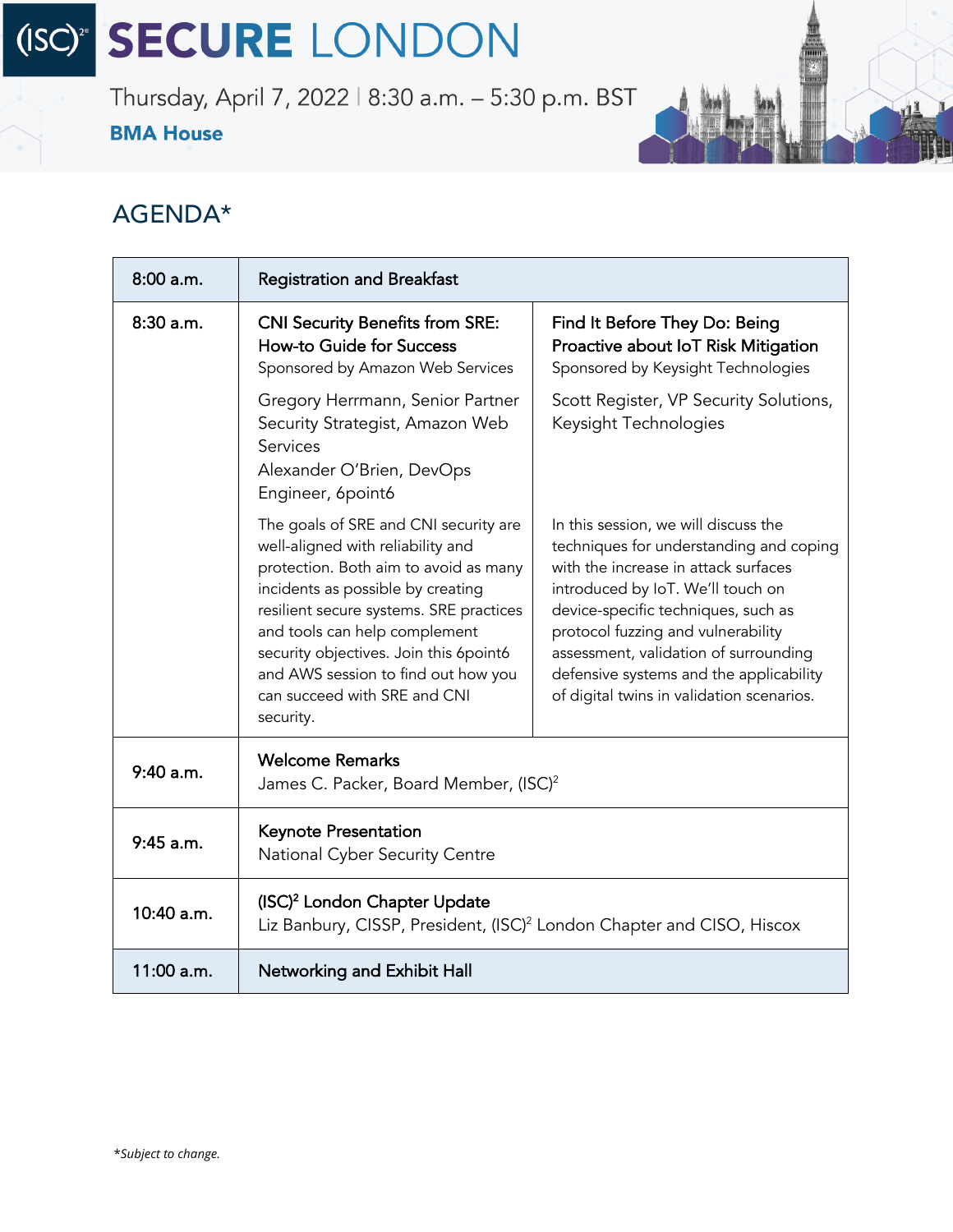Thursday, April 7, 2022 | 8:30 a.m. - 5:30 p.m. BST

#### **BMA House**



| 11:30 a.m. | <b>Security Awareness:</b><br>Planning and Delivering a<br>Successful Program                                                                                                                                                                                                                                                                                                                                         | AWS, Azure or GCP Security?                                                                                                                                                                                                                                                                                                                                                                                                                                                                                                                                                                                                                                                                                                                                |
|------------|-----------------------------------------------------------------------------------------------------------------------------------------------------------------------------------------------------------------------------------------------------------------------------------------------------------------------------------------------------------------------------------------------------------------------|------------------------------------------------------------------------------------------------------------------------------------------------------------------------------------------------------------------------------------------------------------------------------------------------------------------------------------------------------------------------------------------------------------------------------------------------------------------------------------------------------------------------------------------------------------------------------------------------------------------------------------------------------------------------------------------------------------------------------------------------------------|
|            | Laurie-Anne Bourdain, CISSP,<br>Data Protection Officer &<br>Awareness Program Manager,<br>Isabel Group                                                                                                                                                                                                                                                                                                               | Paul Schwarzenberger, MSc, CISSP,<br>CCSP, Cloud Security Specialist,<br>Celidor                                                                                                                                                                                                                                                                                                                                                                                                                                                                                                                                                                                                                                                                           |
|            | Humans are the weakest link in<br>information security. Building their<br>awareness and training them to<br>detect and respond appropriately to<br>threats should be among the top<br>priorities of every CISO and<br>organization. Find out how to define<br>your training and awareness needs;<br>identify and plan awareness-raising<br>and knowledge-building activities;<br>and put best practices in place now. | Which of the three cloud platforms<br>comes out on top? We'll look at<br>everyday use cases and live<br>demonstrations to compare their security<br>architectures and features.<br>Identity: Cloud customers create multiple<br>AWS accounts, Azure subscriptions and<br>GCP projects. How should a centralized<br>source of identity be architected?<br>Private Networking: Security-conscious<br>cloud customers use private networking<br>as a defense in depth strategy. How can<br>we apply this approach in cloud services<br>like storage or serverless functions, which<br>are internet-facing by default?<br>Content Delivery Network: How can we<br>present web applications to global users<br>with low latency and high levels of<br>security? |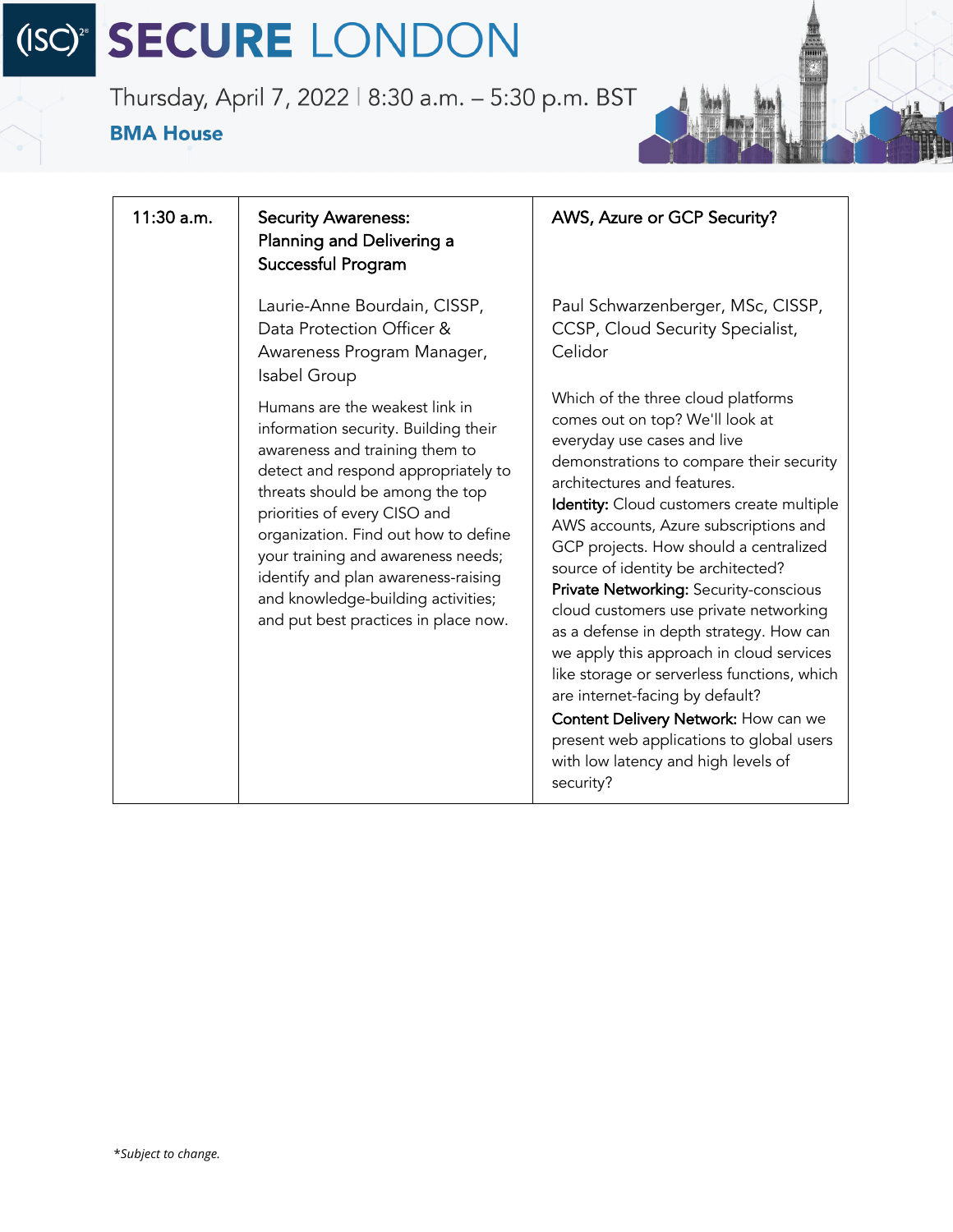Thursday, April 7, 2022 | 8:30 a.m. - 5:30 p.m. BST

#### **BMA House**



| 12:30 p.m. | How Should We Deal with Users<br><b>Causing Cyber Breaches?</b>                                                                                                                                                                                                                                                                                                                                                                                                                                                                                                                                                                                                       | Supply Chain: Is It the Tail that Wags<br>the Dog?                                                                                                                                                                                                                                                                                                                                                                                                                                                                                                                            |
|------------|-----------------------------------------------------------------------------------------------------------------------------------------------------------------------------------------------------------------------------------------------------------------------------------------------------------------------------------------------------------------------------------------------------------------------------------------------------------------------------------------------------------------------------------------------------------------------------------------------------------------------------------------------------------------------|-------------------------------------------------------------------------------------------------------------------------------------------------------------------------------------------------------------------------------------------------------------------------------------------------------------------------------------------------------------------------------------------------------------------------------------------------------------------------------------------------------------------------------------------------------------------------------|
|            | Dave Cartwright, Head of IT Risk<br>and Security, Standard Bank ICS                                                                                                                                                                                                                                                                                                                                                                                                                                                                                                                                                                                                   | Jon France, CISSP, CISO, (ISC) <sup>2</sup>                                                                                                                                                                                                                                                                                                                                                                                                                                                                                                                                   |
|            | People make mistakes. We can train<br>them, write policies and procedures,<br>and run phishing tests, but our<br>organizations will still face human-<br>induced cyber risk because<br>eventually someone will do<br>something they shouldn't. How<br>should we react when this happens?<br>Resign to the fact that we can't stop<br>all attacks all the time and brush it off<br>as "one of those things?" Go zero-<br>tolerance on a cyber error and call it<br>gross misconduct by default? Can<br>we, for that matter, even have a set<br>policy on how we deal with users<br>when something goes wrong? We'll<br>explore answers to these questions<br>and more. | We all know supply chains are getting<br>longer and more complex as the world<br>relies more heavily on them. When<br>someone in the chain catches a cold, we<br>all sneeze. Industries and organizations<br>view supply chains as a way of reducing<br>costs, building efficiency and getting<br>access to goods and services -<br>cybersecurity professionals view them as<br>another threat surface. In this session,<br>we'll explore the latest developments and<br>impacts on supply chains and how they've<br>changed cybersecurity practices in the<br>face of COVID. |
| 1:20 p.m.  | Lunch and Exhibit Hall<br>Lunch sponsored by ZeroFox                                                                                                                                                                                                                                                                                                                                                                                                                                                                                                                                                                                                                  |                                                                                                                                                                                                                                                                                                                                                                                                                                                                                                                                                                               |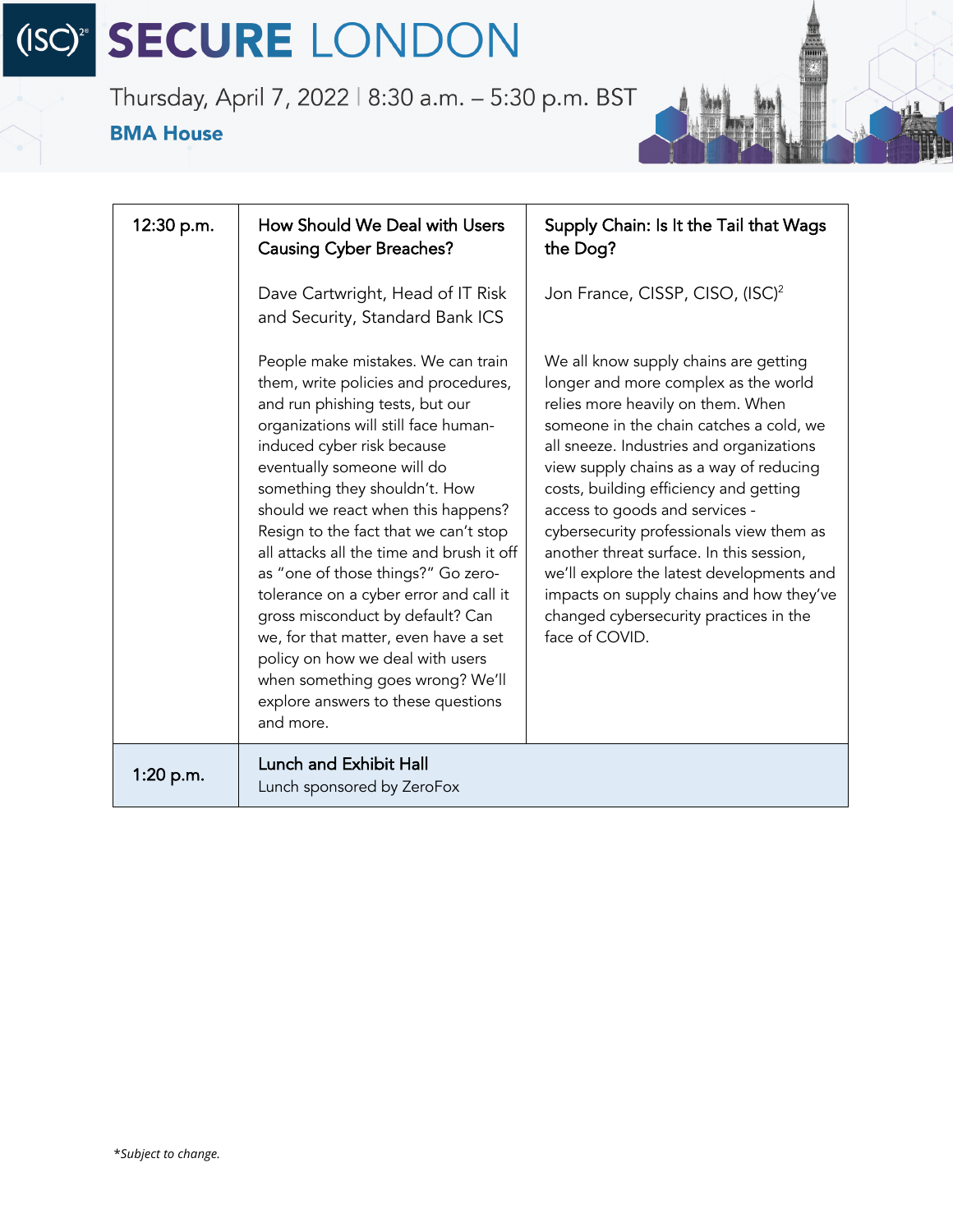Thursday, April 7, 2022 | 8:30 a.m. - 5:30 p.m. BST

#### **BMA House**



| 2:00 p.m. | Panel: Cyber Resiliency and the<br>Power of a Diverse Ecosystem                                                                                                                                                                                                                                                                                                        | Crowdsource Security: For Better or<br>For Worse?                                                                                                                                                                                                                                                                                                                                                                                                                                                                                       |
|-----------|------------------------------------------------------------------------------------------------------------------------------------------------------------------------------------------------------------------------------------------------------------------------------------------------------------------------------------------------------------------------|-----------------------------------------------------------------------------------------------------------------------------------------------------------------------------------------------------------------------------------------------------------------------------------------------------------------------------------------------------------------------------------------------------------------------------------------------------------------------------------------------------------------------------------------|
|           | Panelists:                                                                                                                                                                                                                                                                                                                                                             | Alex Haynes, CISSP, CISO, CDL                                                                                                                                                                                                                                                                                                                                                                                                                                                                                                           |
|           | Andrew Elliot, Deputy Director<br>Cyber Security Innovation and<br>Skills, DCMS                                                                                                                                                                                                                                                                                        | As crowdsourced security approaches<br>its 10 <sup>th</sup> anniversary, we'll look at how it<br>has changed the pentesting landscape.<br>We'll discuss the pros and cons of<br>crowdsourced security compared to<br>traditional pentesting and where it can<br>be best leveraged within your business,<br>if at all. We'll also dive into the recent<br>weaponization of crowdsourced security<br>in the Ukraine conflict as an example of<br>how it can go wrong and the collateral<br>damage it can cause to innocent<br>bystanders. |
|           | Dr. Sanjana Mehta, Advocacy<br>Director, (ISC) <sup>2</sup>                                                                                                                                                                                                                                                                                                            |                                                                                                                                                                                                                                                                                                                                                                                                                                                                                                                                         |
|           | Laura Wellstead, President, Women<br>in CyberSecurity (WiCyS) and Co-<br>Founder, cyberxperts                                                                                                                                                                                                                                                                          |                                                                                                                                                                                                                                                                                                                                                                                                                                                                                                                                         |
|           | Richard Yorke, Managing Director,<br>Cyber Cheltenham (CyNam); Chair,<br>Co-Founder and Director, UKC3;<br>Co-Founder & CEO, Deep3<br>Software                                                                                                                                                                                                                         |                                                                                                                                                                                                                                                                                                                                                                                                                                                                                                                                         |
|           | In this session, you'll hear from leading<br>cyber experts as they discuss what a<br>diverse ecosystem means, who must<br>be involved in this "all-hands-on-deck"<br>inclusion effort, and how we must build<br>diversity, equity and inclusion efforts<br>into new and deeper partnerships to<br>ensure a more inclusive cyber<br>profession and a safer cyber world. |                                                                                                                                                                                                                                                                                                                                                                                                                                                                                                                                         |